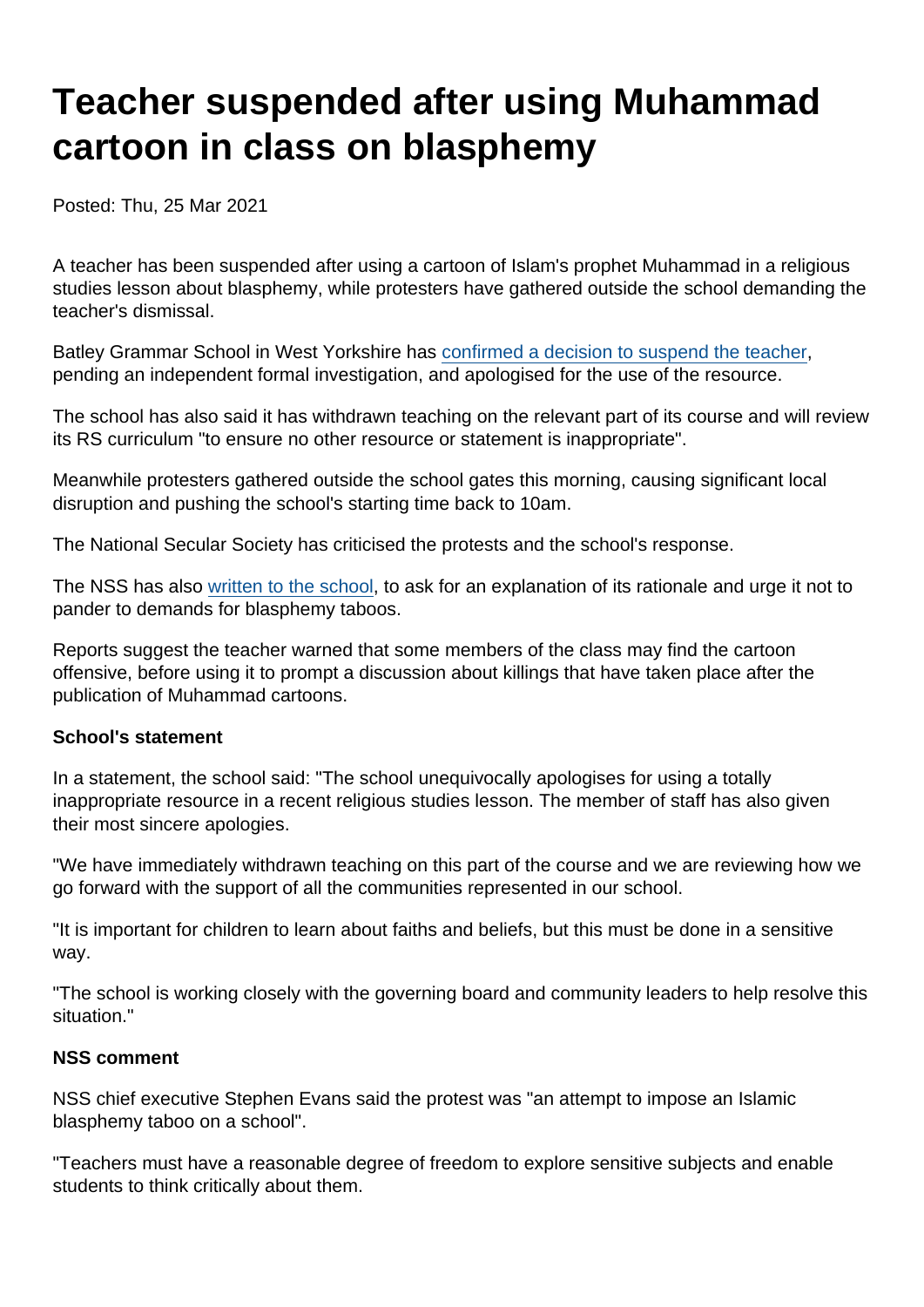"Schools will understandably want to promote community cohesion and inclusiveness. But this cannot be achieved by pandering to religious groups who wish to dictate what can and cannot be taught.

"And the school's weak response will fuel a climate of censorship, which is brought on by attempts to force society as a whole to accommodate unreasonable and reactionary religious views."

### Government response

In a [statement on Thursday evening](https://news.sky.com/story/parents-protest-outside-batley-grammar-school-after-image-of-prophet-mohammed-is-shown-in-class-12256247) the Department for Education said it was "never acceptable to threaten or intimidate teachers", adding that schools are "free to include a full range of issues, ideas and materials in their curriculum".

### **Notes**

- In October last year a school teacher in Paris, Samuel Paty, was [killed after he showed](https://www.secularism.org.uk/opinion/2020/10/brutally-murdered-for-doing-his-job) [cartoons of Muhammad](https://www.secularism.org.uk/opinion/2020/10/brutally-murdered-for-doing-his-job) from Charlie Hebdo magazine during a class about free expression.
- Protesters gathered at the school for a second day on Friday, while students at the school launched a [petition to keep the teacher.](https://www.change.org/p/batley-grammar-school-keep-mr-denville-at-batley-grammar-school)

Story updated on Friday 26 March to reflect some new developments.

Image: Oxana Maher / Batley Grammar School / [CC BY-SA 2.0](https://creativecommons.org/licenses/by-sa/2.0/)

# What the NSS stands for

The Secular Charter outlines 10 principles that guide us as we campaign for a secular democracy which safeguards all citizens' rights to freedom of and from religion.

- [Read the Secular Charter](https://www.secularism.org.uk/the-secular-charter.html)
- [Share on What's App](whatsapp://send?text=http://www.secularism.org.uk/news/2021/03/teacher-suspended-after-using-muhammad-cartoon-in-class-on-blasphemy?format=pdf)
- [Share on Facebook](https://www.facebook.com/sharer/sharer.php?u=http://www.secularism.org.uk/news/2021/03/teacher-suspended-after-using-muhammad-cartoon-in-class-on-blasphemy?format=pdf&t=Teacher+suspended+after+using+Muhammad+cartoon+in+class+on+blasphemy)
- [Share on Twitter](https://twitter.com/intent/tweet?url=http://www.secularism.org.uk/news/2021/03/teacher-suspended-after-using-muhammad-cartoon-in-class-on-blasphemy?format=pdf&text=Teacher+suspended+after+using+Muhammad+cartoon+in+class+on+blasphemy&via=NatSecSoc)
- [Share on Email](https://www.secularism.org.uk/share.html?url=http://www.secularism.org.uk/news/2021/03/teacher-suspended-after-using-muhammad-cartoon-in-class-on-blasphemy?format=pdf&title=Teacher+suspended+after+using+Muhammad+cartoon+in+class+on+blasphemy)
- [Subscribe to RSS Feed](/mnt/web-data/www/cp-nss/feeds/rss/news)

Tags: [Education,](https://www.secularism.org.uk/news/tags/Education) [Freedom of Expression](https://www.secularism.org.uk/news/tags/Freedom+of+Expression)

# Related Campaigns

### [Defend free speech](https://www.secularism.org.uk/defend-free-speech/)

Fundamental values cannot be defended by curtailing peaceful free expression

[Read More](https://www.secularism.org.uk/defend-free-speech/)